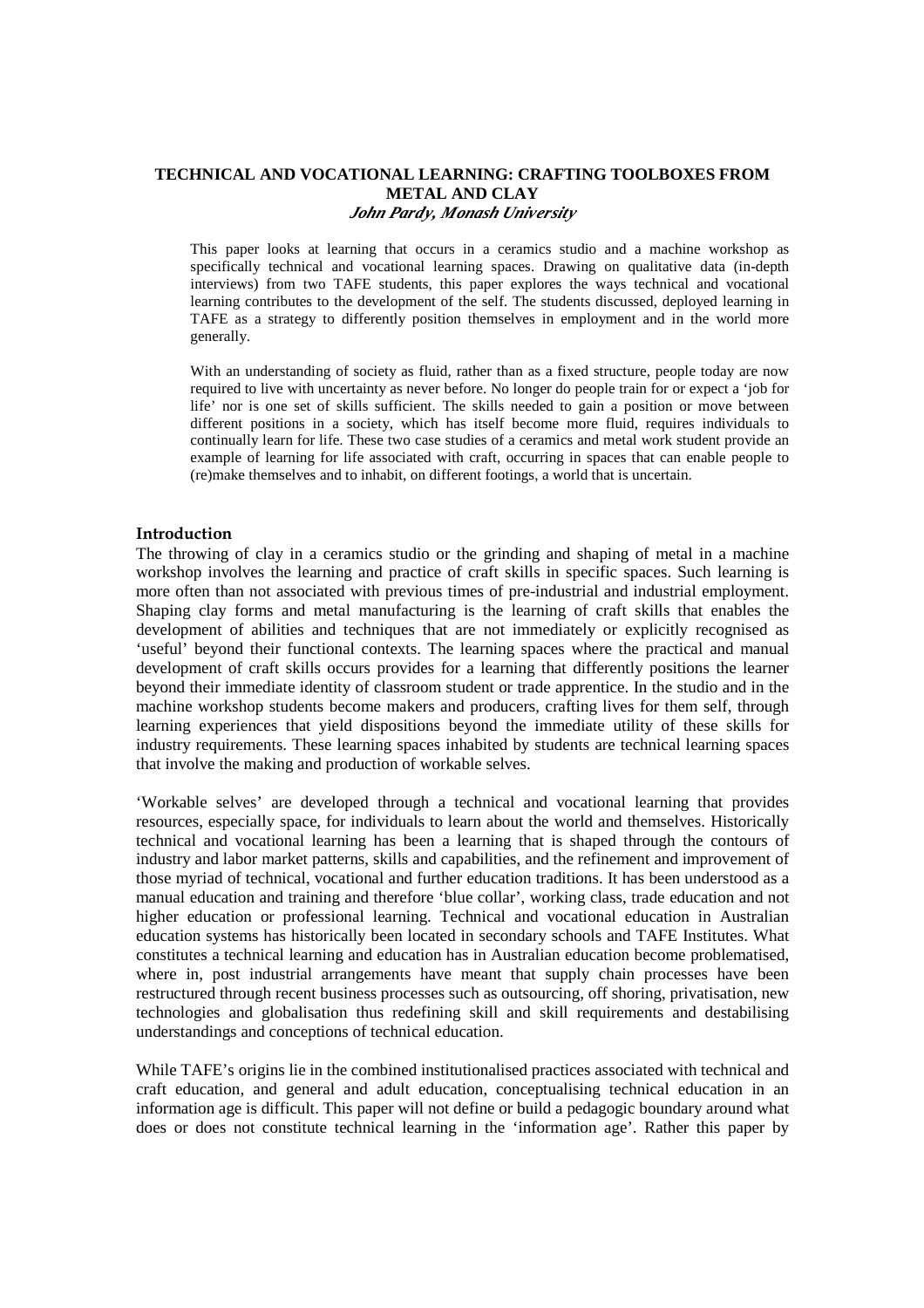focusing on 'space' as a critical idiom will analyze the educational practices of technical education as it relates to subjectivities. Activity in places like a ceramics studio and a machine workshop, point to the traditions of trade and craft education that have been historically connected to technical, manual training. Space, both figuratively and physically, underlines the meanings and value of technical education in a continually changing educational environment by students, industry and communities. The history and traditions of technical education have an enduring legacy in TAFE that continues today. The persistence of technical learning through activities such as trade training and craft learning, in some ways, points to the wider remit of technical education. I want to use a notion of 'space to explore how the technical and vocation learning spaces of the machine workshop for Frank, and the ceramics studio for Louise, provides for a learning of techniques useful to them as individuals as subjective resources in themselves and as not just being contained to an understanding of technical learning as the acquisition of the external skills of clay and metal craft.

## Space in education and learning

 Aristotle expressed the practical over the theoretical over 2,000 years ago, when he wrote that absorbing knowledge is not enough. If you are going to use it, knowledge must be worked into the living texture of the mind' through practice and application." Wolf: 2002, p.160)

Working knowledge 'into the living texture of the mind' in a technical education context, necessarily involves activities of assembling and making practices. Louise and Franks learning in TAFE reveals a particular 'doing of education' in technical and vocational educational spaces. The space they inhabit as a ceramics students and a fitting and turning (engineering) student differ from other vocational education and training students by virtue of the fact that they are immediately involved in the transformation and manipulation of the raw resources of metal and clay. Along with these craft skills their learning is further connected to assembling the self through learning the craft of making a life. Developing individual pathways in learning and creating a (work) life are distinctive traits of these two students experience of technical and vocational education.

Technical education as a separate and segregated educational space in Australian Education systems was dismantled in the second half of last century. Today technical education is being rethought and redefined through policy initiatives that seek to redress skills shortages. The transformation of tertiary technology institutes into universities and the creation of comprehensive secondary schooling throughout Australia saw technical education subsumed under the rubric of vocational education and training. The apparent policy renaissance for technical education today, while conflating technical education with trade skills development, provides an impetus for exploring what technical education spaces look like and what they offer. If we take it that,

 Space is subordinated to time in both the theory and practice of education (Paechter, C. 2004, p.449)."

it seems timely to explore some of the remaining traces of technical education spaces that persist from a bygone era of technical education in the broad array of vocational education and training provision.

The concept of 'space' in education is more often than not used in terms of physical location and as a metaphor for distinguishing between, learning areas (disciplinary and field), and/or learning levels (primary, secondary, tertiary, or lower, middle and higher education). It has been argued that the processes and practices understood through theories and research into globalisation have provided a situation that highlights the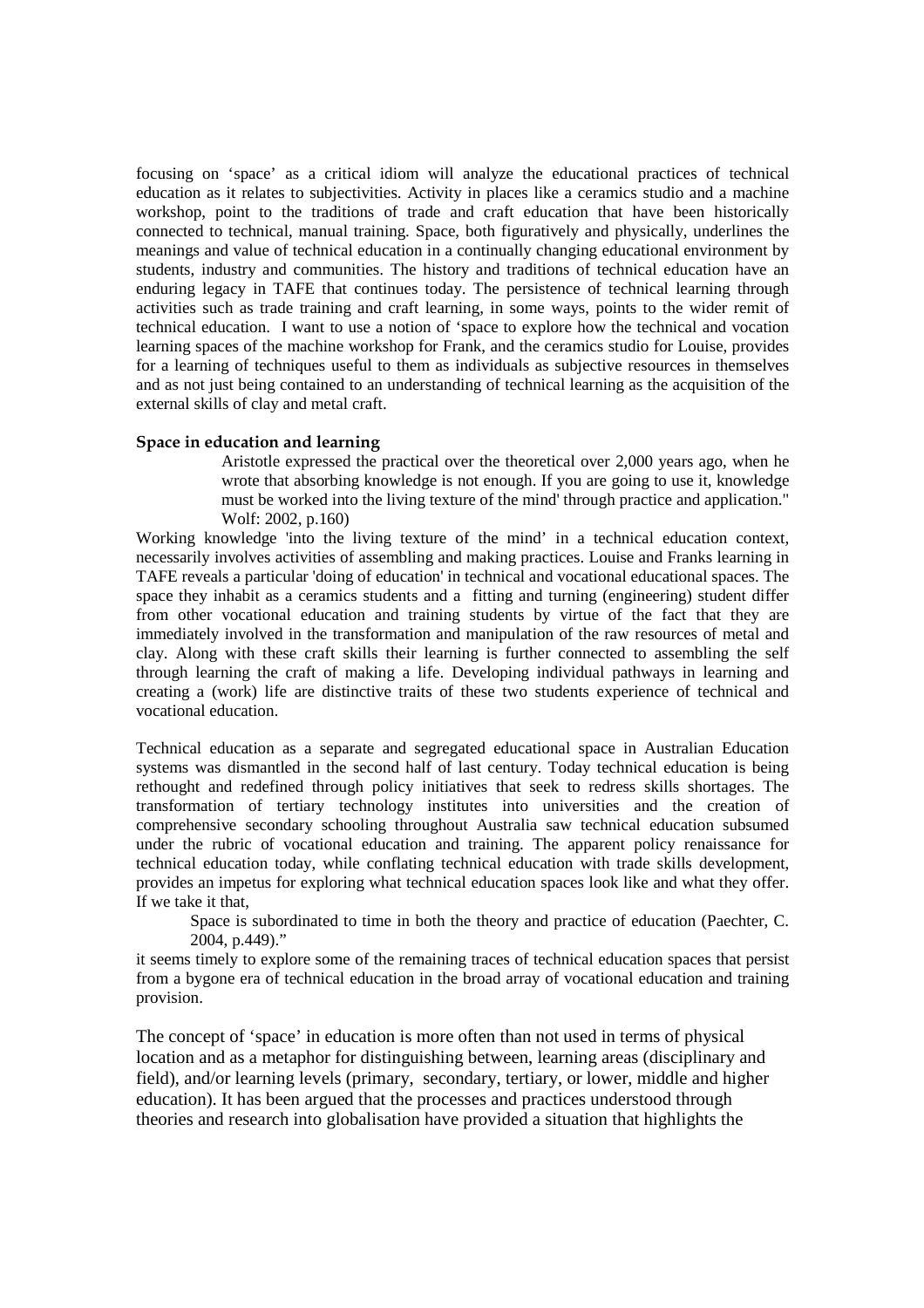issues of space, particularly in education (Edwards & Usher:2000). Cyberspace and the transformation of space by new technologies illuminate the importance of space in thinking about contemporary society and how education occurs. In education spatial metaphors of open learning, distance education, international education, global education abound.

Edwards & Usher believe that,

"Globalisation brings to the fore questions of space, place and identity and indeed, some would argue, is a condition for their emergence as problematic (Edwards & Usher,2000,p9)."

The problematic of the space of technical education in Australia today is that it has to be rethought in terms of what kind of technical education can be provided that is useful to the post-industrial, knowledge economy ? And to consider how technical education can best prepare students who inhabit a globalised world. So asking, how does a technical learning enable or develop student's capacities for sustained social participation?

Education inquiry that uses a concept of space involves the discursive engagement with 'structural space'. That is, the exploration of learning practices and activities, the policy architecture and cultural politics that give rise to specific education practices and pedagogic modes. Within this discourse, institutional arrangements and even the buildings, signify the value and purposes of specific learning practices. Technical and vocational education and training has been shaped by prevailing local industry arrangements and needs. The very history of technical education in Australia can be traced back (geographically) to the Schools of Mines established in Ballarat and Bendigo in Victoria during the gold rushes. According to Paechter (2004),

"Metaphors of structural space thus have a very strong sense of learning being built up from strong foundations, each new element resting firmly on the one below."

In an era of globalised markets and international education, technical education has been largely misconstrued as a specific and narrow educational space. Vocational education as a sector and congregate set of education practices and activities is defined and understood through employment patterns and occupational categories. By overfocusing on employment patterns and existing occupation categories, specific skills and craft traditions becomes subjected to labor market patterns and categories that cohere with immediate business and industry needs, returns and profits.

As stated by Mulcahy (2008) space and spatiality is increasingly being taken up by education researchers to explore relationally, the connections between curriculum, pedagogy and identity.

"Spatiality is primarily to be seen not in terms of a backdrop against which action takes place but rather in terms of activity or practice. 'Space' is done: constituted through

action, for example, acts of occupancy or appropriation." (Mulcahy: 2008,p58) The actions, activities and practices that constitute technical education in Australia have a long though somewhat vulnerable history. The history of technical education in Australia dates back to late nineteenth century when intuitions such as 'Mechanics Institutes', School of Mines, Working men's colleges, Women's domestic schools and other commercial learning colleges were established to provide certain types education of learning to certain sorts of people. The space of technical education has ebbed and flowed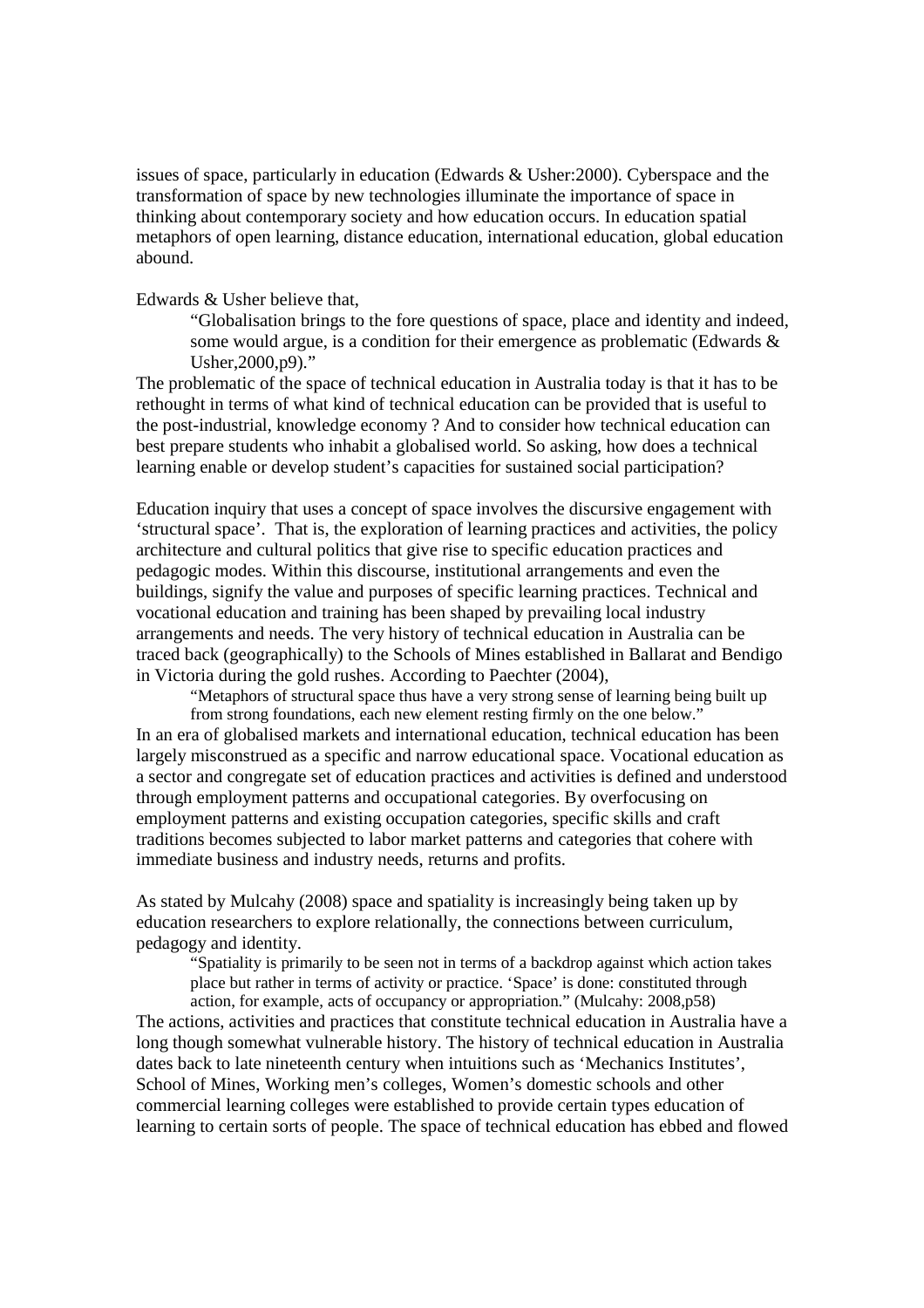in accord with changing industry practices and has further been reshaped by changes in education policy.

## Technical & vocational education

The two students whose learning experiences will be used throughout the rest of this paper to explore technical learning spaces had previously participated in research into the characteristics and features of contemporary TAFE learning. Frank completed a fitting and turning apprenticeship along with a Diploma in Engineering at TAFE while Louise's TAFE learning involved the completion of a Diploma in Ceramics. Frank attended a secondary technical school while Louise undertook her secondary schooling at a suburban high school. Technical education in Australia has a history of operating in the secondary and post secondary sectors TAFE and University, Technology Universities). The focus of the previous research where Frank and Louise's data was collected was on TAFE learning and lifelong education. That research focused on TAFE learning as a strategy deployed to build and forge a 'workable life'. By looking a 'space' this paper illuminates how Frank and Louise inhabit a 'technical' or craft learning space and to explore its connection to their sense of self.

Frank and Louise's experiences of TAFE learning though differed from the other participants in the previous research project as their experiences were explicitly technical in its connection to the history and tradition of trade and craft learning. The other four TAFE participants from the previous research (Pardy, 2006), while engaged in vocational and workplace learning, did not learn in dedicated spaces that involved the use of raw materials and machinery. The spaces of the ceramics studio and the machine workshop in Frank and Louise's TAFE learning involved the development of techniques and abilities through the arts and disciplines of specific forms of technical education.

The interviews with Frank and Louise's lend themselves to being reworked in order to consider both the role of space in understanding and thinking about education and to explore the practice and activities associated with technical education in the contexts of the metal and clay crafts. Their interviews reveal insights into the technical education foundations of TAFE learning. The importance of 'space' for thinking about education and in doing education research is often overlooked. This paper will show how space is indispensable for understanding technical learning in a contemporary context.

Technical learning in Australia today is not school and its not university, it has a history of being a 'part of' secondary schooling that even defined technical education for a large proportion of the twentieth century. It certainly isn't university, but did have a place in Technology Institutes or Technology Universities. Technical education for want of a better term is connected to learning and knowing a craft. Kemmis (2005) believes,

"Craft knowledge involves understanding *doing*; it is dynamic. It refers to sequences of action that take place in idiosyncratic forms in relation to particular materials, technologies, circumstances, and the particular intentions of the craftsperson and others relevant to the particular act of *making* involved in a particular case (for example, making a pot, making a poem, making someone healthy again) (Kemmis: 2005, p.403)"

Technical education is about 'knowing how to practice', hand building a pot, or practicing your 'speeds and feeds' in metal crafts. Technical education is a sort of 'knowing in action'. This stands in contradistinction to the theorisation of practice. Professional craft knowledge or knowing how to do something is the continuum upon which the depth and fine detail of technical knowledge is constructed.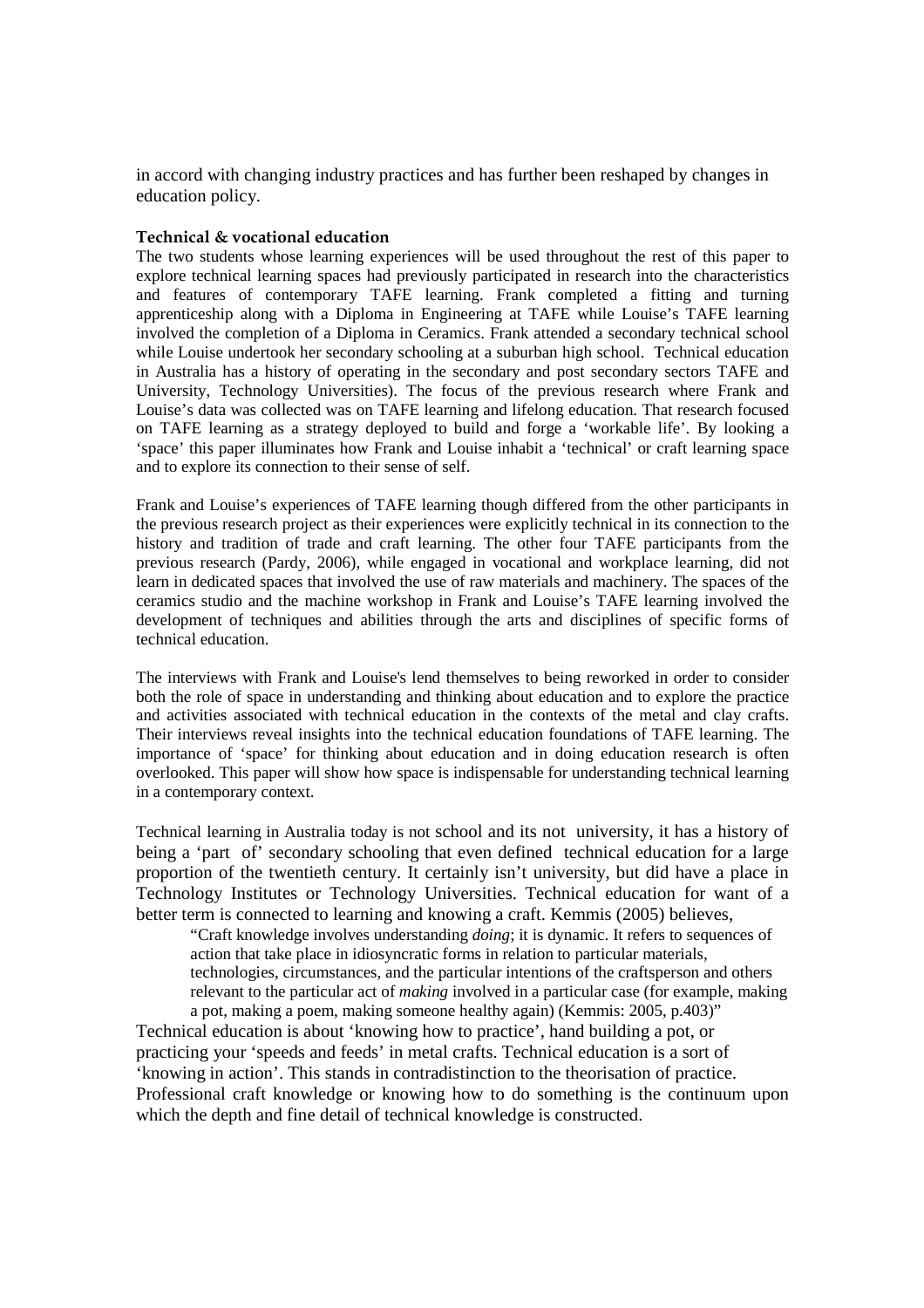"The craft knowledge of the practitioner is located not only 'in the head' of the practitioner, but also in conditions of possibility shaped in and by social, discursive, moral, historical biographical and institutional orders. (Kemmis: 2005, p.403)"

Technical education and craft learning then is about the deliberate making of things through thinking, reflecting, doing and deliberating.

The historical context wherein craft skill or trade skills significantly influenced and shaped the labor and production processes in factories and manufacturing and production plants has passed. (Sayce, Ackers & Greene: 2007, p. 87) Industry restructuring in Australia from the early 1990's changed the shape of skilled trades in workplaces wherein work reorganisation has seen the emergence of managerialist control of labor and production processes as more predominant.

"Knowledgeable practitioners do not rely on knowledge internal to a craft alone, or to knowledge codified in the traditions of their particular field of practice; they also rely on their capacity to 'read' situations in the light of what has happened in other situations. (Kemmis: 2005, p.405)"

Today craft ability and technical know how has been refigured in the 'self'. Like employability more generally, craft ability is understood in today's labour market as a skilled disposition attached to and formed by an individual subjectivity.

## Making Spaces making selves

Frank's fitting and turning apprenticeship commenced when he left technical school at the end of Form Four (Year 10) and involved the combination of working for a company and spending a day a week at TAFE. This transition to employment has become much less common today for an array of socio-structural and economic reasons. Where in the past, firms and publicly owned enterprises routinely recruited large numbers of apprentices on an annual basis, today apprenticeships occur on a more individualist basis. Industry restructuring, out-sourcing, contacting arrangements and privatization have changed the patterns of engagement for today's apprentices. Nonetheless the training of apprentices continues to combine employment based learning with institutional based learning that will usually occur in a TAFE Institute and will include technical education especially in the timber, metal, and construction and engineering trades. Apprenticeship education involves elements and aspects of technical education along with broader employment related learning.

The learning of craft skills such as ceramics is carried out within the fine arts areas or in design areas of technical and vocational learning organisations. The last twenty years of VET reform have emphasised a utilitarian and instrumentalist view of technical and vocational skilling, so much so that, skill development opportunities in areas that are not immediately recognised as relevant to industry's current needs are not a priority and are more often than not marginalised as important areas or forms of learning. Programs such as ceramics at worst, are reduced to hobby or personal interest courses and not recognised as relevant in discourses of human capital development.

Louise and Franks TAFE Learning inheres with the traditions, however sketchy and diffuse of technical education. Both Frank and Louise deploy TAFE learning as a strategy to orientate themselves in an increasingly complicated world. Louise, in relocating from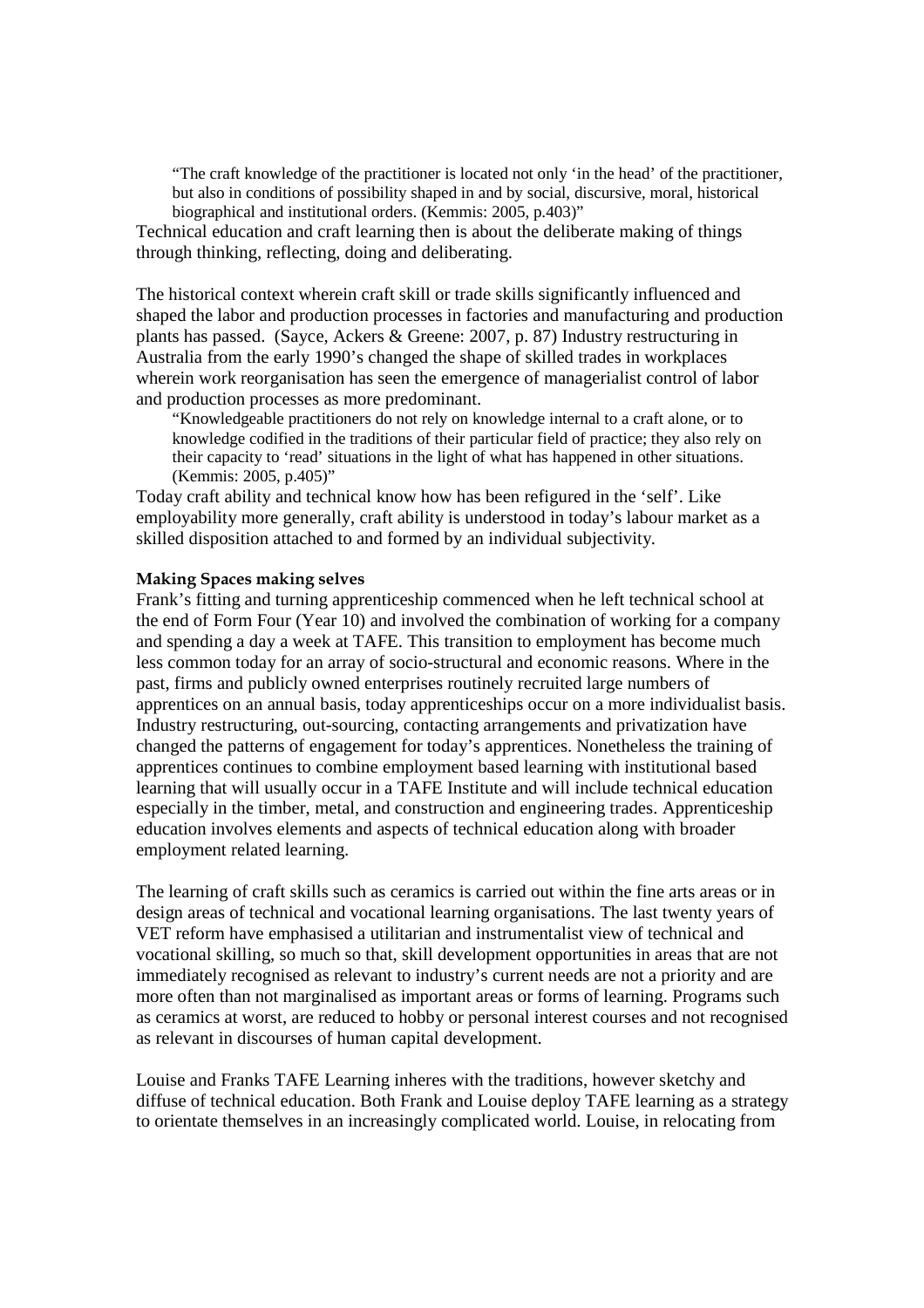rural Victoria to the city, believed study would provide her with a neat way to structure her time and orientate her to the city. Louise commenced a Diploma in Fine Art (Ceramics) and completed it to become a practicing artist and writer. Frank left school in year ten after securing an apprenticeship in fitting and turning. At the end of his apprenticeship Frank obtained a Certificate III in Fitting and Turning along with a Diploma in Manufacturing Engineering. Eventually Frank returned to study to complete a liberal arts diploma and then a degree in politics and sociology. Finding a place and seeking out a direction is the motif in Franks and Louise's foray into TAFE learning and their experience of a certain type of technical education has biographical significance.

Upon first entering trade school Frank described the site of his trade school as an all encompassing space.

"it was a big school when I was there. RMIT in the city. And it just seemed to have a huge history as well, more so than the early tech. Yeah, it was just big; the school covered not just one block but lots of separate blocks; all around".

(Frank)

The Trade School is conceived as being huge both historically and physically signaling the 'larger world' beyond school. For Frank getting an apprenticeship was about widening his horizons in the worlds of work and through tertiary learning organisations. The way Frank goes about explaining the spatialisation of the how the learning occurs at 'trade school' is replete with rules that connect with the workplace and that seek to establish how students behave and operate in the college.

"It was in a working environment, if you came late, you'd get docked; that kind of stuff. They were very strict. They took no nonsense, absolutely no nonsense. For instance, if you didn't want to learn, they'd just tell you to leave. And they'd get in touch with your employer, who would then take action – disciplinary action.'

(Frank)

Frank describes a 'strict' regimented 'lock step' approach to his trade learning at TAFE connected to workplace performance. Through his apprenticeship, Frank developed tool making and machining skills that provided him more work choice on the shop floor in the factory where he was employed. Learning enabled Frank to be positioned in his workplace as well as providing him with the knowledge to navigate his work environment.

 "the apprentices always seemed to get the better positions in the factory. One of the general managers was an apprentice, so the road we were lead to believe was open."

(Frank)

Frank's description of trade school being like a workplace points to the style and manner in which such students inhabit the learning spaces connected with apprenticeship learning.

In describing his trade training Frank illuminates the spatialisation of the learning at trade school. This spatialisation repeats a hierarchical ordering of ways of knowing and modes of learning.

"in the mornings (we'd start at 8.00 o'clock) we used to be in the upper levels doing theory, and then in the afternoons we'd go downstairs (into the basement) where all the machinery used to be – under the foundations – and we'd spend the rest of the afternoon there." (Frank)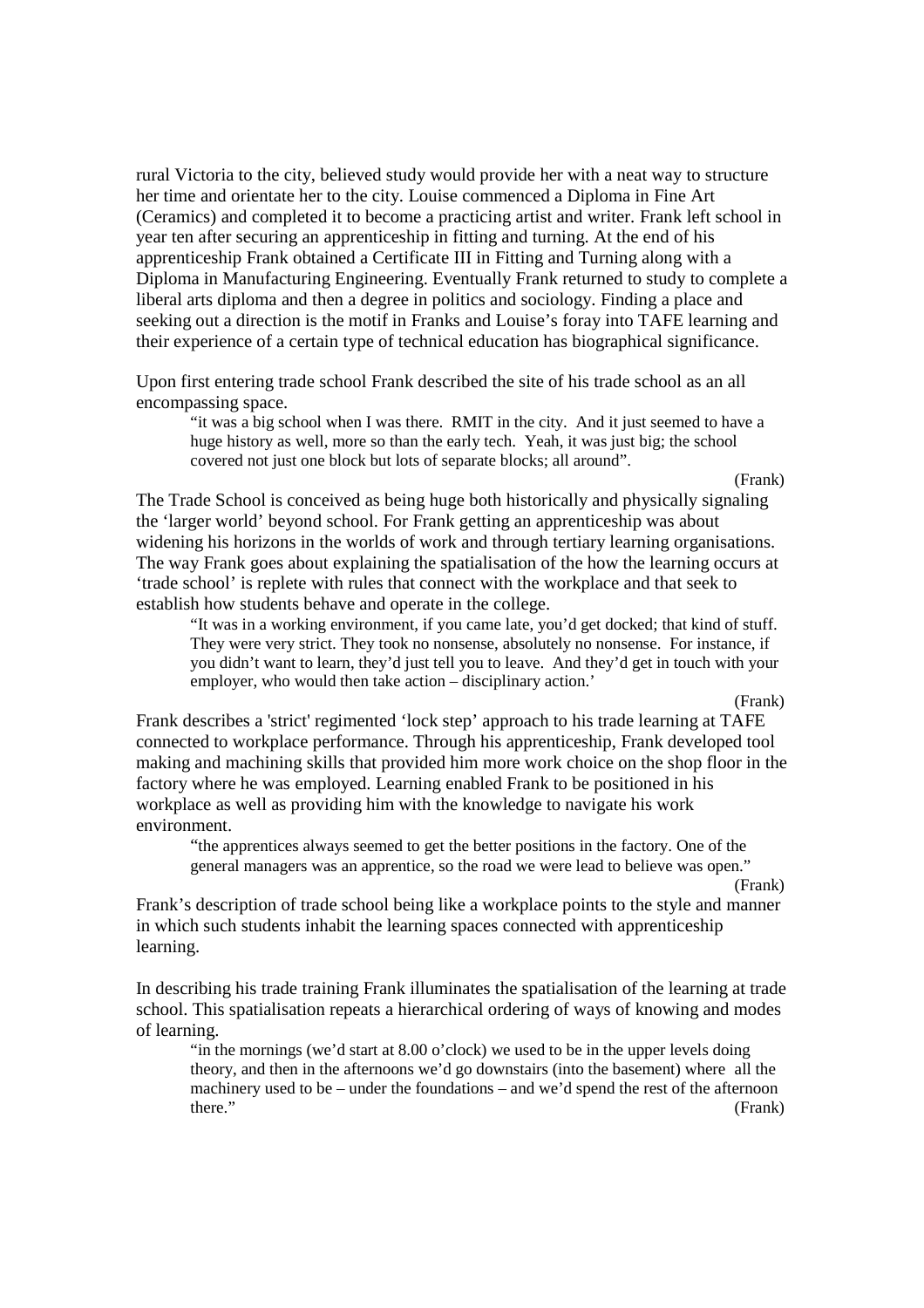Upstairs involved theoretical study in engineering drawings, minerals and heat treatment processes, mechanical indicators, and trigonometry. Down in the basement the machines amongst the 'foundations' was where the apprentices developed skills in working with vertical spindling machines, optical projectors, and surface grinding machines, external and internal grinding machines and linear measuring instruments and standards. Developing the capacities to operate and drive these machines along with understanding the operating principles and knowledge that 'engineered' them was the content of Frank's technical learning. Working on and operating the machines was carried out at both the TAFE and in the 'workplace' for the purposes of metals fabrication. Frank's apprenticeship learning involved the development of 'know how' together with an insight and understanding of the 'know why'. The technical learning of fitting and machining combines both the practice and understanding of different metal crafting processes.

Frank provided an extensive list of the content of his trade learning and it is worth repeating here to show the breadth and depth of his trade learning. A learning that is technical and conceptual in an applied sense by virtue of the fact that at work Frank like all other apprentices put into practice what he learnt at trade school and developed considered understandings of his employment practices whilst at trade school.

"The trade school stuff, we went through: engineering drawings, minerals and heat treatment processes, mechanical indicators, trigonometry, spinning, spindle milling machines, pantograph milling, linear measurement gauges, test for straightness and squareness, optical projectors, surface grinding machines, linear measuring instruments and standards, external cylindrical grinding machines, internal cylindrical grinding machines, electrical discharging machining, numerical control, *(list repeated)*…….– and all them were modules. And the ones that sound the same are at a higher level." (Frank)

The complexity of Franks trade learning is evident in the dimensions of the list of technical learning in his fitting and machining apprenticeship. Spatial metaphors connected with particular learning trajectories, technical or otherwise signal metaphors of inclusion and exclusion connected to ways of knowing and who is allowed access to what forms of knowledge. The space that technical and vocational education occupies in a policy and institutional sense is insecure in that it is only ever understood in relation to industry and employment contexts. The industry and employment contexts relevant to technical learning are themselves seen as having less prestige than professional employment contexts. This contributes to a weakened and uncertain recognition of what technical education actually involves and how it contributes to individuals capacities for learning more generally.

Frank continued to work as a project engineer in the factory where he commenced as an apprentice. After fifteen years Frank was retrenched as part of industry restructuring and a company takeover. Frank returned to study and completed a diploma in liberal arts and then a degree in politics and sociology. Initially Frank wanted to continue his education in the field of engineering but found out that none of his apprenticeship training or diploma studies in engineering would be recognised if he went to university to study engineering. The spatial divide between technical and vocational education and university education worked against Frank continuing his education in a field related to his previous learning and employment in engineering.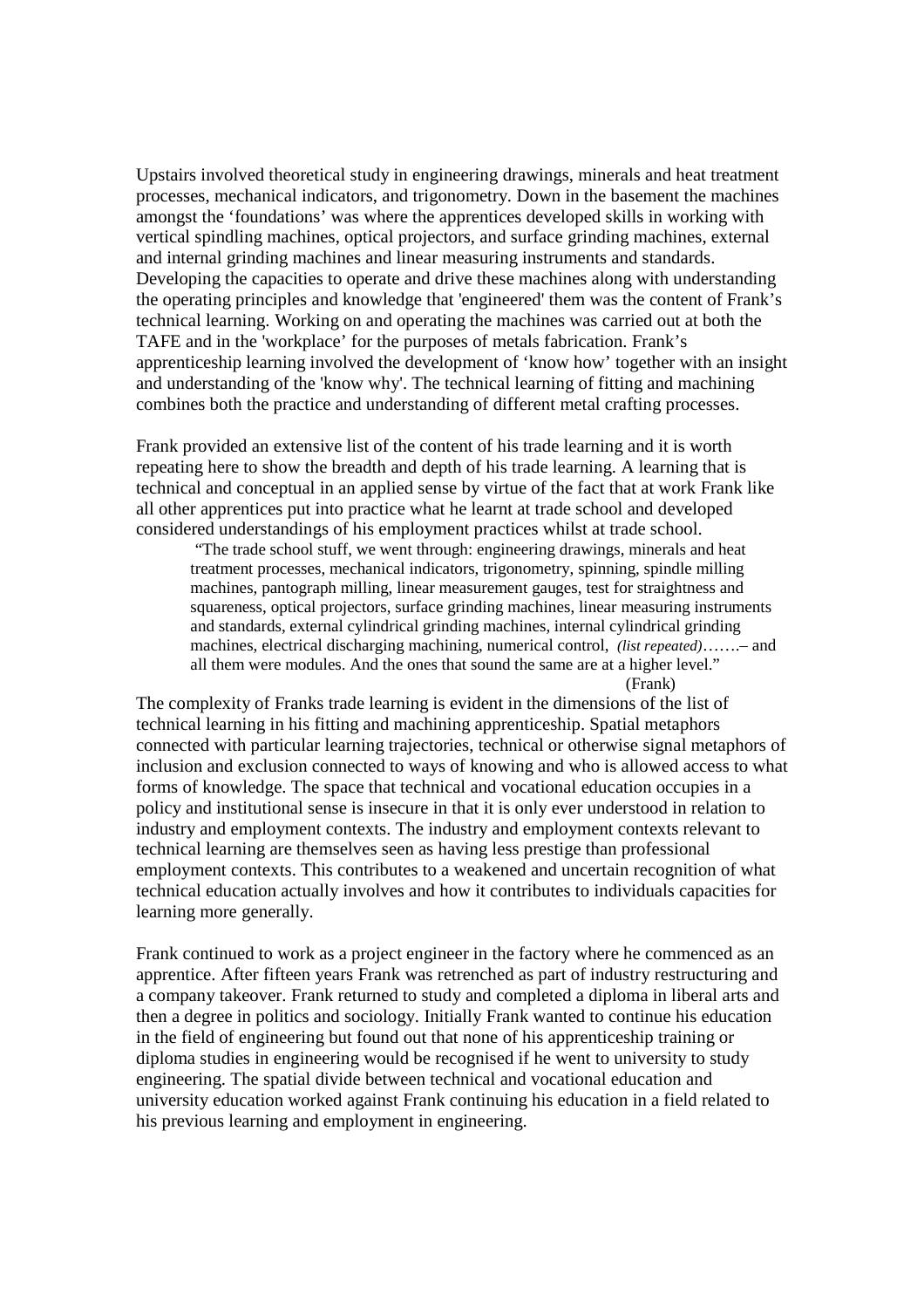"when I was going through all that stuff for engineering, when I wanted to get into an engineering course, I just got knock back after knock back. There was just something about the whole scheme that it was like everyone was trying to close doors on me. Or that's the way I felt anyway. They were basically saying it's not for you. You don't have the right qualifications. And I was really, really disappointed because I thought and I was always told that everything that I was doing in the associate diploma of engineering will help towards a degree."

(Frank)

After Frank took a voluntary redundancy he moved in to the liberal arts field of knowing because in his words he wanted to learn to speak better and learn more about the world.

"not knowing makes you confused about life and the world. But knowing, at least then you have an idea of what's going on and why things are happening, which leaves less confusion." (Frank)

Frank makes himself anew through an education that although different from his technical trade learning is nonetheless concerned with making spaces that enable him to continue to be himself in a world that is indeed uncertain. Franks use again of education to remake himself underlines the pragmatic capacity to practice that he honed threw his technical and trade education and employment as a project engineer.

What was once a fundamental skill necessary for the past work and employment in the industrial production of bricks and functional tableware, ceramics in Louise's experience of TAFE learning becomes essential to and important for the self. When asked what she had learnt in ceramics at TAFE Louise gave the following answer,

"Well, learning that you have to have space to make. And I guess now it impacts on my life in the sense I live in the city in a house, and I've got two rooms dedicated to space for making things, and I guess that's quite a huge statement in itself. How important it is in my life, regardless of how much time I'm spending in it, I still have the space there for myself to go and do it when I want to, and that's important for me. And I suppose studying gives you identity in that, and it allows you to be more confident in making a decision like that, I guess, too. Because it does qualify you. I guess there's an element of that." (Louise)

The study of ceramics for Louise involved developing the technical and creative craft of clay based art. Louise develops the necessary discipline of learning through the 'projects' that she eventually wanted to break out of to attend city art university. TAFE learning for Louise provided her with the ability to be in the city, playing with clay in a disciplined way, and in so doing, developed her artistic capacities together with the autonomy to continue to create. Although it would have once been easy to argue the work-related nature of ceramics education today it is less easy.

Louise's ceramics education provides further insights into the space of technical learning because her story traverses ceramics learning in a TAFE context and then into a university context. Learning in both these sectors provides a comparative basis in Louise's ceramics education. Louise describes the differences as being connected to learning techniques and the science of ceramics at TAFE with a more conceptual education in art at university. In focusing on learning techniques at TAFE, Louise provided the following example of the technical learning space of ceramics,

"The throwing class was good because that was really hard to learn to throw on a wheel. And I liked the different head space you accommodate when you're on the wheel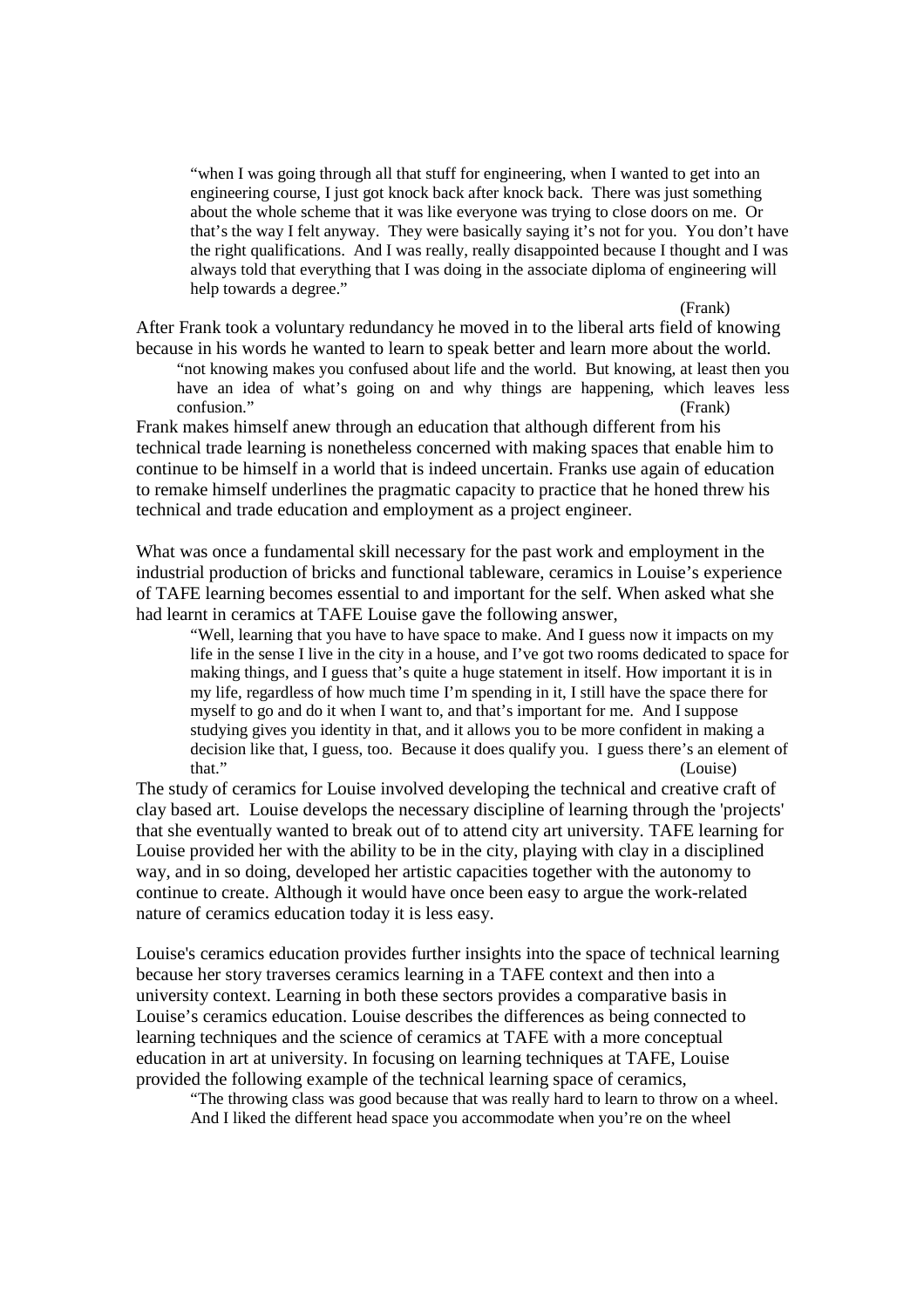compared to hand building things; it's a different sense of making, because it's intervened by a machine, I guess, too. And the teachers in that class, they'd come out with things, they'd come look at our work and break them if they were no good and stuff – I like that aspect of it – because it was about things being temporary and not being so precious about your artwork, and knowing that if something breaks you have to make it again. That was good. But that crippled some students – they couldn't deal with it at all. Where I actually would like to have taken the whole stuff outside and just go out there and smash it all and start again."

#### (Louise)

The rigors of learning ceramics involve the arts and discipline of learning not to be 'precious' for Louise. Crafting clay on a wheel (throwing) as opposed to hand building allows Louise to accommodate a 'different head space' pointing to an internal space in which Louise engages in a 'different sense of making'. The use of the wheel in contrast to handbuilding represents to habitation of a 'different head space' as well as a different organization and engagement with learning in the studio. These techniques along with developing knowledge about the geological and toxicology of clays and glazes is the stuff of Louise's technical learning of ceramics. Technical learning of ceramics involved learning about,

"the toxicity of the materials and minerals, and poisonous minerals and ores that you use. And firing and safety ... And then we had the ceramics classes, … we never really had separate studios – it was an open studio – and everyone mingled together in one big room. We did throwing or hand building and things like that. And then we had Design classes and Drawing classes." (Louise)

Louise understands her technical education in ceramics as 'disciplined play'. Louise gets a 'feel for the game' through this notion of structured play. Louise connects this discipline to her own subjectivity as a child and the potential of connecting with people for learning into her future.

"Because I like clay, because as a kid I used to pull clay out of the dams. I've always liked clay. And I just wanted to play with it in a more disciplined sense, and learning more things. Like about the potentialities of clay that people with experience, teachers can give." (Louise)

## Conclusion

Space provides an added dimension and insight into thinking through the social and subjective elements to an education that is concerned with making, crafting and being 'technically inducted' into a skill form and tradition. Given the randomness of contemporary sociality, categories while useful are unable to do the work that dynamics such as space and learning do. A hierarchy of education and knowledge where technical education is differently valued, understood and marginal to 'dominant education practices', misrecognises the worth of such learning practices. This hierarchical arrangement is unsustainable and it is 'selves that make' that come to understand this.

"No variety of human togetherness is fully structured, no internal differentiation is all– imbracing, comprehensive and free from ambivalence, no hierarchy is total and frozen. The logic of categories ill fits the endemic variegation and messiness of human interactions." (Bauman;2003, p 73)

It is not what the individual does or doesn't do but how the individual speaks themselves through their learning from the world and consequently themselves. I can do, I can also